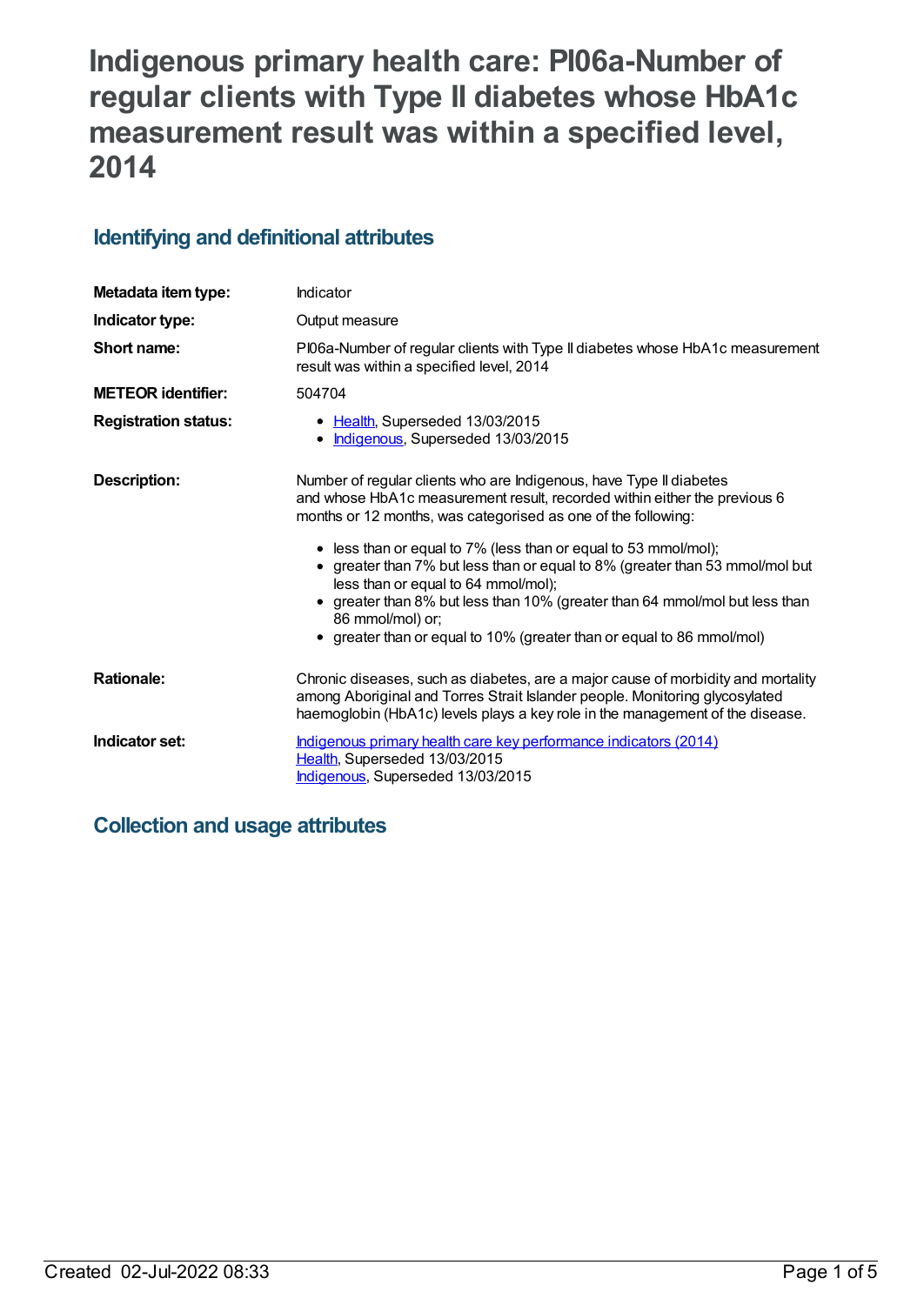| <b>Computation description:</b> | Count of regular clients who are Indigenous, have Type II diabetes and whose<br>HbA1c measurement result, recorded within either the previous 6 months or 12<br>months, was categorised as one of the following:                                                                                                                                                   |
|---------------------------------|--------------------------------------------------------------------------------------------------------------------------------------------------------------------------------------------------------------------------------------------------------------------------------------------------------------------------------------------------------------------|
|                                 | • less than or equal to 7% (less than or equal to 53 mmol/mol);<br>• greater than 7% but less than or equal to 8% (greater than 53 mmol/mol but<br>less than or equal to 64 mmol/mol);<br>• greater than 8% but less than 10% (greater than 64 mmol/mol but less than<br>86 mmol/mol) or;<br>• greater than or equal to 10% (greater than or equal to 86 mmol/mol) |
|                                 | 'Regular client' refers to a client of an OATSIH-funded primary health care service<br>(that is required to report against the Indigenous primary health care key<br>performance indicators) who has an active medical record; that is, a client who has<br>attended the OATSIH-funded primary health care service at least 3 times in 2<br>years.                 |
|                                 | HbA1c: glycosylated haemoglobin.                                                                                                                                                                                                                                                                                                                                   |
|                                 | Exclude Type I diabetes, secondary diabetes, gestational diabetes mellitus (GDM),<br>previous GDM, impaired fasting glucose, impaired glucose tolerance.                                                                                                                                                                                                           |
|                                 | Presented as a number.                                                                                                                                                                                                                                                                                                                                             |
|                                 | Calculated separately for each HbA1c range, for each time period.                                                                                                                                                                                                                                                                                                  |
|                                 | Include only the most recent HbA1c measurement result from each time period.                                                                                                                                                                                                                                                                                       |
| <b>Computation:</b>             | Numerator only                                                                                                                                                                                                                                                                                                                                                     |
| Numerator:                      | Calculation A: Number of regular clients who are Indigenous, have Type II<br>diabetes and whose HbA1c measurement result, recorded in the previous 6<br>months, was less than or equal to 7% (less than or equal to 53 mmol/mol).                                                                                                                                  |
|                                 | Calculation B: Number of regular clients who are Indigenous, have Type II diabetes<br>and whose HbA1c measurement result, recorded in the previous 6 months, was<br>greater than 7% but less than or equal to 8% (greater than 53 mmol/mol but less<br>than or equal to 64 mmol/mol).                                                                              |
|                                 | Calculation C: Number of regular clients who are Indigenous, have Type II diabetes<br>and whose HbA1c measurement result, recorded in the previous 6 months, was<br>greater than 8% but less than 10% (greater than 64 mmol/mol but less than 86<br>mmol/mol).                                                                                                     |
|                                 | Calculation D: Number of regular clients who are Indigenous, have Type II diabetes<br>and whose HbA1c measurement result, recorded in the previous 6 months, was<br>greater than or equal to 10% (greater than or equal to 86 mmol/mol).                                                                                                                           |
|                                 | Calculation E: Number of regular clients who are Indigenous, have Type II diabetes<br>and whose HbA1c measurement result, recorded in the previous 12 months, was<br>less than or equal to 7% (less than or equal to 53 mmol/mol).                                                                                                                                 |
|                                 | Calculation F: Number of regular clients who are Indigenous, have Type II diabetes<br>and whose HbA1c measurement result, recorded in the previous 12 months, was<br>greater than 7% but less than or equal to 8% (greater than 53 mmol/mol but less<br>than or equal to 64 mmol/mol).                                                                             |
|                                 | Calculation G: Number of regular clients who are Indigenous, have Type II diabetes<br>and whose HbA1c measurement result, recorded in the previous 12 months, was<br>greater than 8% but less than 10% (greater than 64 mmol/mol but less than 86<br>mmol/mol).                                                                                                    |
|                                 | Calculation H: Number of regular clients who are Indigenous, have Type II diabetes<br>and whose HbA1c measurement result, recorded in the previous 12 months, was<br>greater than or equal to 10% (greater than or equal to 86 mmol/mol).                                                                                                                          |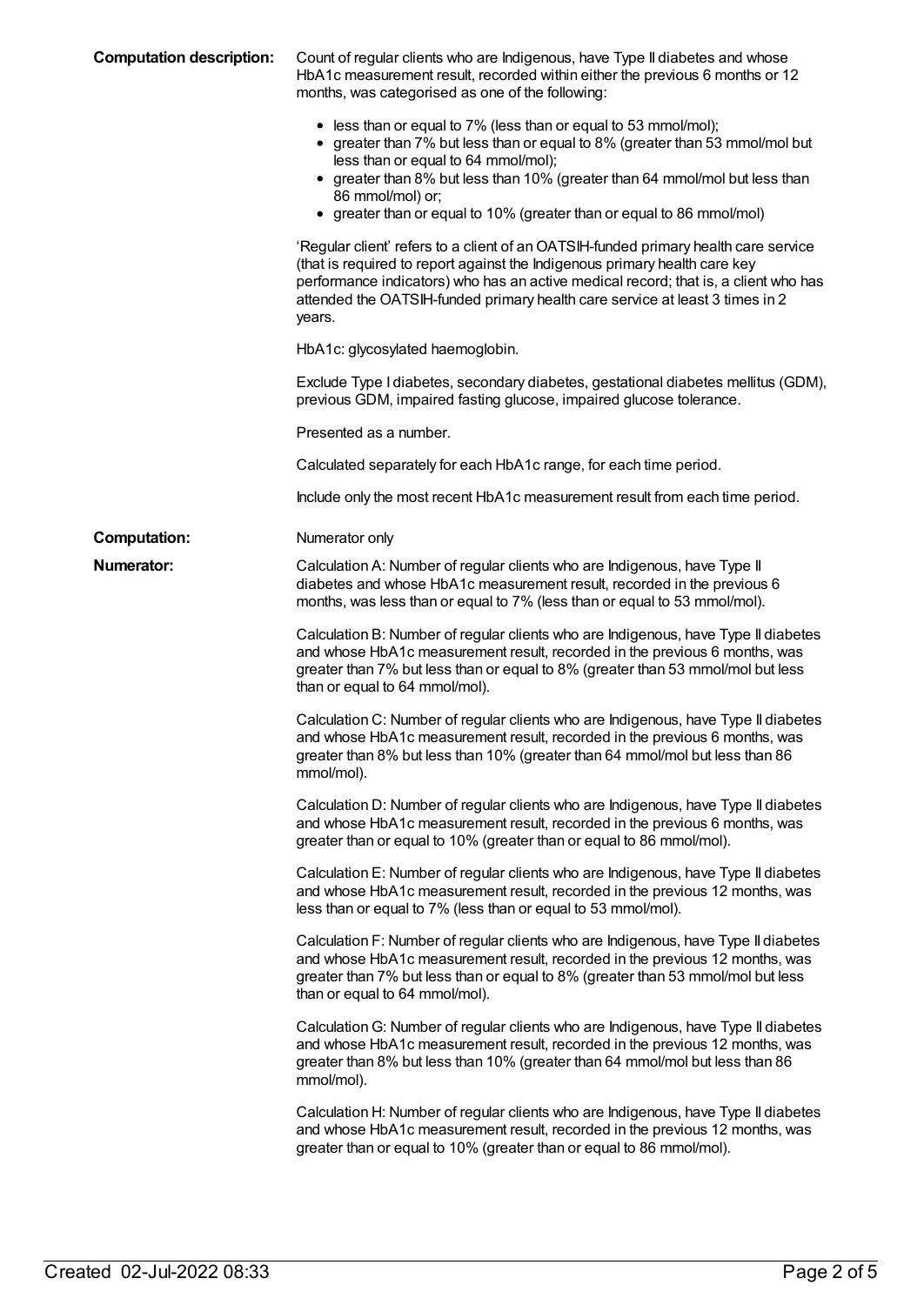[Person—diabetes](https://meteor.aihw.gov.au/content/270194) mellitus status, code NN

**Data Source**

[Indigenous](https://meteor.aihw.gov.au/content/430643) primary health care data collection

**NMDS / DSS**

[Indigenous](https://meteor.aihw.gov.au/content/504325) primary health care DSS 2014-15

**Guide for use**

Type II diabetes only.

#### **Data Element / Data Set**

[Person—Indigenous](https://meteor.aihw.gov.au/content/291036) status, code N

**Data Source**

[Indigenous](https://meteor.aihw.gov.au/content/430643) primary health care data collection

**NMDS / DSS**

[Indigenous](https://meteor.aihw.gov.au/content/504325) primary health care DSS 2014-15

#### **Data Element / Data Set**

[Person—regular](https://meteor.aihw.gov.au/content/436639) client indicator, yes/no code N

**Data Source**

[Indigenous](https://meteor.aihw.gov.au/content/430643) primary health care data collection

**NMDS / DSS**

[Indigenous](https://meteor.aihw.gov.au/content/504325) primary health care DSS 2014-15

### **Data Element / Data Set**

[Person—glycosylated](https://meteor.aihw.gov.au/content/589601) haemoglobin level, code N

**Data Source**

[Indigenous](https://meteor.aihw.gov.au/content/430643) primary health care data collection

**NMDS / DSS**

[Indigenous](https://meteor.aihw.gov.au/content/504325) primary health care DSS 2014-15

#### **Guide for use**

Response to this is conditional on responding 'yes' to having had an HbA1c measurement result recorded in either the previous 6 months or 12 months.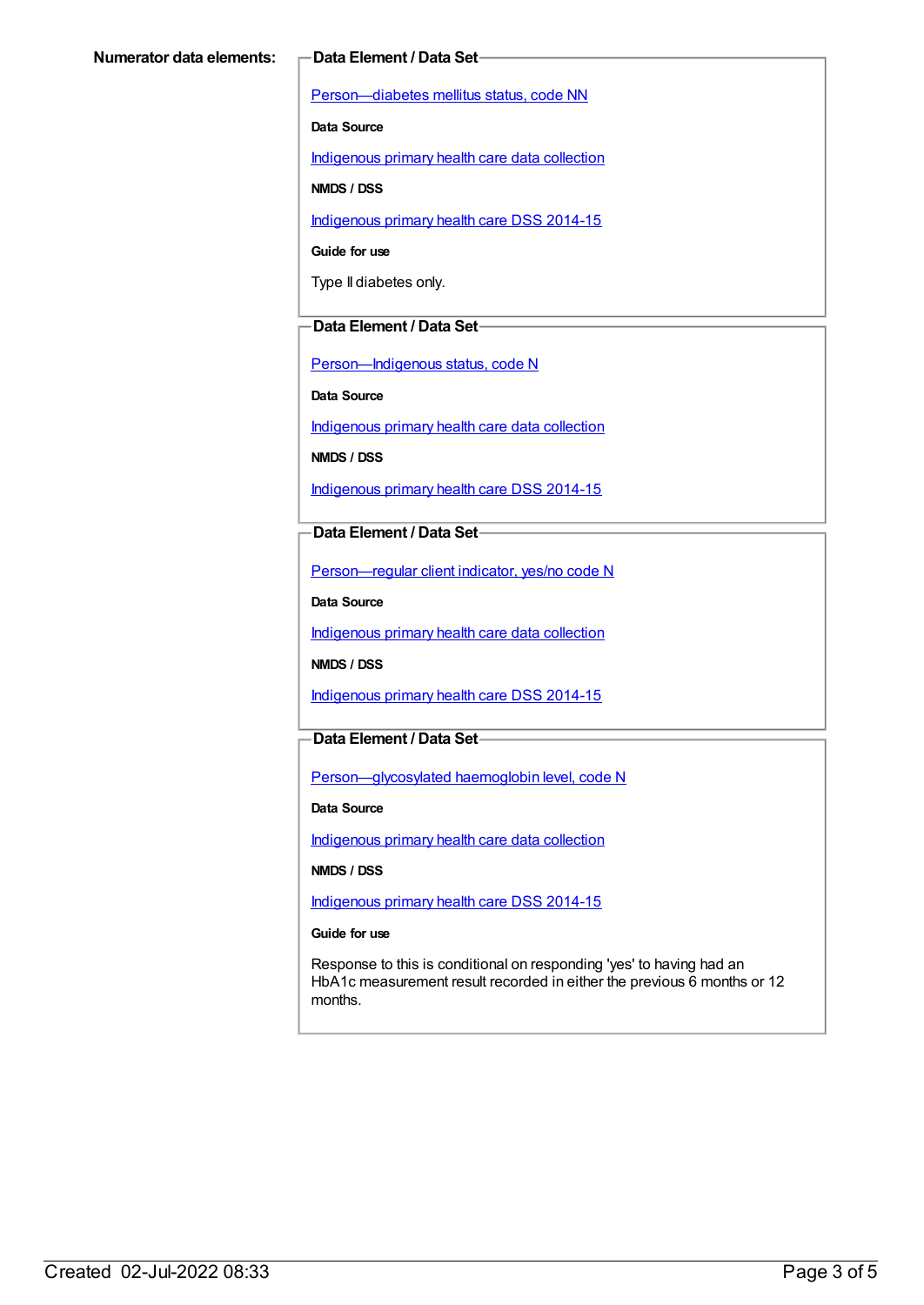| Disaggregation:                         | 1. Sex:<br>a) Male<br>b) Female                                                                                                                                |
|-----------------------------------------|----------------------------------------------------------------------------------------------------------------------------------------------------------------|
|                                         | 2. Age:<br>$a)$ 0-4 years<br>$b)$ 5-14 years<br>c) 15-24 years<br>d) 25-34 years<br>e) 35-44 years<br>f) 45-54 years<br>g) 55-64 years<br>h) 65 years and over |
| <b>Disaggregation data</b><br>elements: | Data Element / Data Set-<br>Person-sex, code N                                                                                                                 |
|                                         | Data Source                                                                                                                                                    |
|                                         | Indigenous primary health care data collection                                                                                                                 |
|                                         | NMDS / DSS                                                                                                                                                     |
|                                         | Indigenous primary health care DSS 2014-15                                                                                                                     |
|                                         | Data Element / Data Set-                                                                                                                                       |
|                                         | Person-age, total years N[NN]                                                                                                                                  |
|                                         | Data Source                                                                                                                                                    |
|                                         | Indigenous primary health care data collection                                                                                                                 |
|                                         | <b>NMDS / DSS</b>                                                                                                                                              |
|                                         | Indigenous primary health care DSS 2014-15                                                                                                                     |

# **Representational attributes**

| <b>Representation class:</b> | Count  |
|------------------------------|--------|
| Data type:                   | Real   |
| Unit of measure:             | Person |

# **Indicator conceptual framework**

| <b>Framework and</b> | Effective/Appropriate/Efficient |
|----------------------|---------------------------------|
| dimensions:          |                                 |

### **Data source attributes**

| Data sources: | Data Source                                    |
|---------------|------------------------------------------------|
|               | Indigenous primary health care data collection |
|               | Frequency                                      |
|               | 6 monthly                                      |
|               | Data custodian                                 |
|               | Australian Institute of Health and Welfare.    |